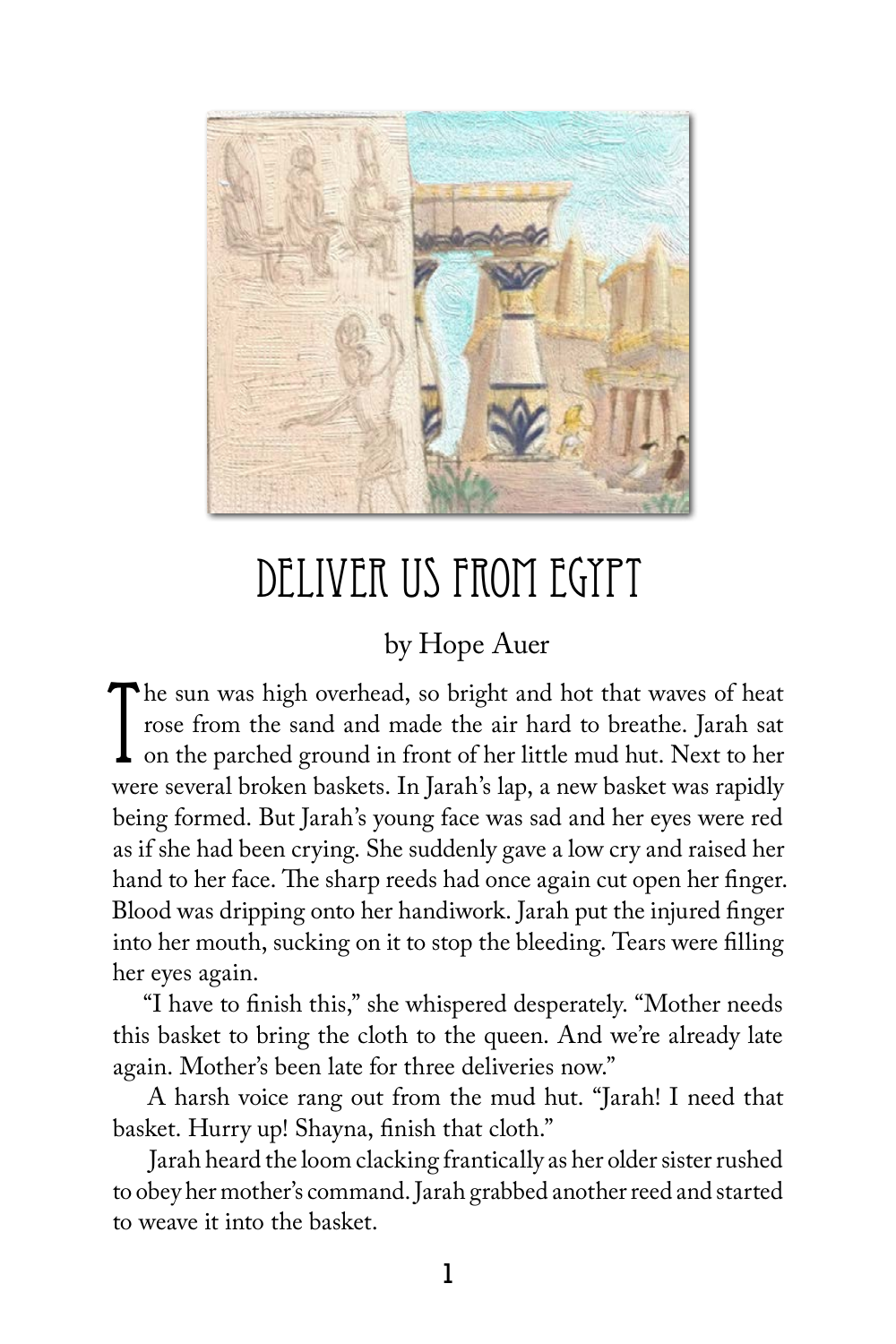#### Hope Auer

"Almost done," she sighed.

Lemuel, her ten-year-old brother, came around the house with a basket full of food from their family's garden. He was carrying their baby brother, Raphael, on his back, and four-year-old Tirzah followed behind him at a trot, chewing on her thumb. Lemuel's eyes widened.

"You're still here? I thought the cloth was supposed to be brought to the palace this morning."

"It was," Jarah said tearfully. "Mother isn't done yet. And remember what the overseer said last time he was here?" she finished, gulping.

Lemuel's face was grim. He looked so strong, protective, and worried. "We've got to hurry."

"Jarah!" her mother yelled again. Jarah clutched the almost finished basket and darted into the house, followed by her siblings.

Shayna was folding several lengths of cloth as her mother continued to weave. "Jarah, help me!" Shayna ordered. Jarah grabbed the other end of the sheet and helped her older sister fold the cloth neatly.

"I just need to finish this one length... I'm almost done..." Mother muttered under her breath. Jarah glanced out of the corner of her eye and saw her mother bending over the loom, eyes intense, her black curly hair nearly hiding her face.

"Mother." Jarah heard Lemuel's hoarse whisper. "What?" Mother barked, not even bothering to look up. "The Egyptian overseer's here." Everyone froze. Jarah's heart was pounding in her ears. That could only mean one thing... Mother's hazel eyes were full of terror. She suddenly leapt from the stool and shoved the cloth into a basket. She ran towards the door, but it was too late. The Egyptian overseer was already in the open doorway, glowering at them. He was holding a whip.

Mother quickly tried to regain her composure. She straightened to her full height and asked, "What do you want?"

The man stared at her for a moment, then abruptly raised his hand and struck mother across the face. Mother cried out as she fell to the ground. The basket crashed to the floor and the new white cloth spilled out onto the dirt.

"Don't you dare talk to me like that, you Hebrew slave," the overseer said between ground teeth.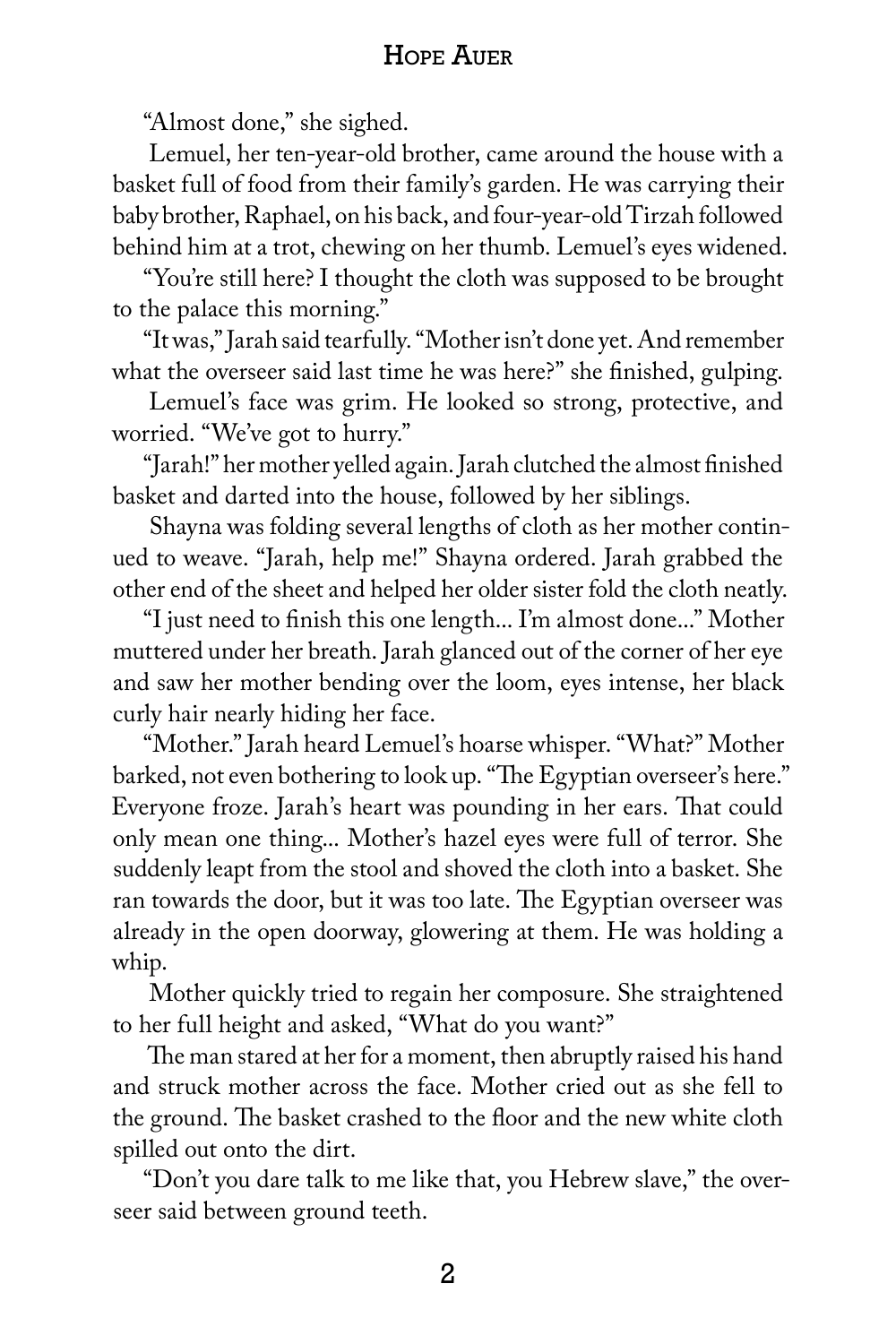#### Deliver Us From Egypt

Jarah slowly backed up against a wall. She saw that Shayna was holding little Raphael and Tirzah close to her side. Lemuel quietly sunk to the ground, picked up the linen, and put it back in the basket. The overseer didn't even notice. His eyes were glued on their mother's pale face.

His hand shot out, grabbed Mother's arm, and yanked her to her feet. "Why are you late again?" he roared.

"Sir, I requested more help in order to complete the tasks given to me. The elderly woman who was helping me has died. No one has filled her place. I can't do this work on my own. I told you this last week."

"Let me make something clear to you," the overseer growled dangerous, moving even closer to her. "Slaves don't request anything from the Egyptians. They do what they're told. And for three weeks now you've failed in your tasks. And now I'm getting punished for it." He turned around and Jarah could not suppress a low gasp. Six terrible, bleeding cuts stripped the man's back. He had been whipped. He had been whipped because of them.

"What do you have to say for yourself?" the overseer yelled, spinning around and catching Mother's wrists.

"I'm sorry, sir. I'll do better next time," Mother gasped out, struggling to get away from his vice-like grip.

A deep, evil chuckle came from the man. "Listen, you good for nothing filth!" He spat the word and a wicked gleam came into his eye. "There won't be a next time. You've had enough 'next times.' And now it's time for you to receive the wrath of the pharaoh!"

He flung mother to the ground. Shayna screamed and cowered in the corner, clinging to Tirzah and Raphael as if her life depended on it. Jarah found herself clutching Lemuel's arm as the evil man drew the whip back and struck their mother. Again and again he struck her. Jarah was crying. Shayna was screaming and pleading. Lemuel was trembling with fear and rage.

"Please, please stop!" Shayna wailed.

Jarah was so scared that her vision became blurry. Everything was spinning. All she could see was her Mother's agonized face. But she didn't cry out.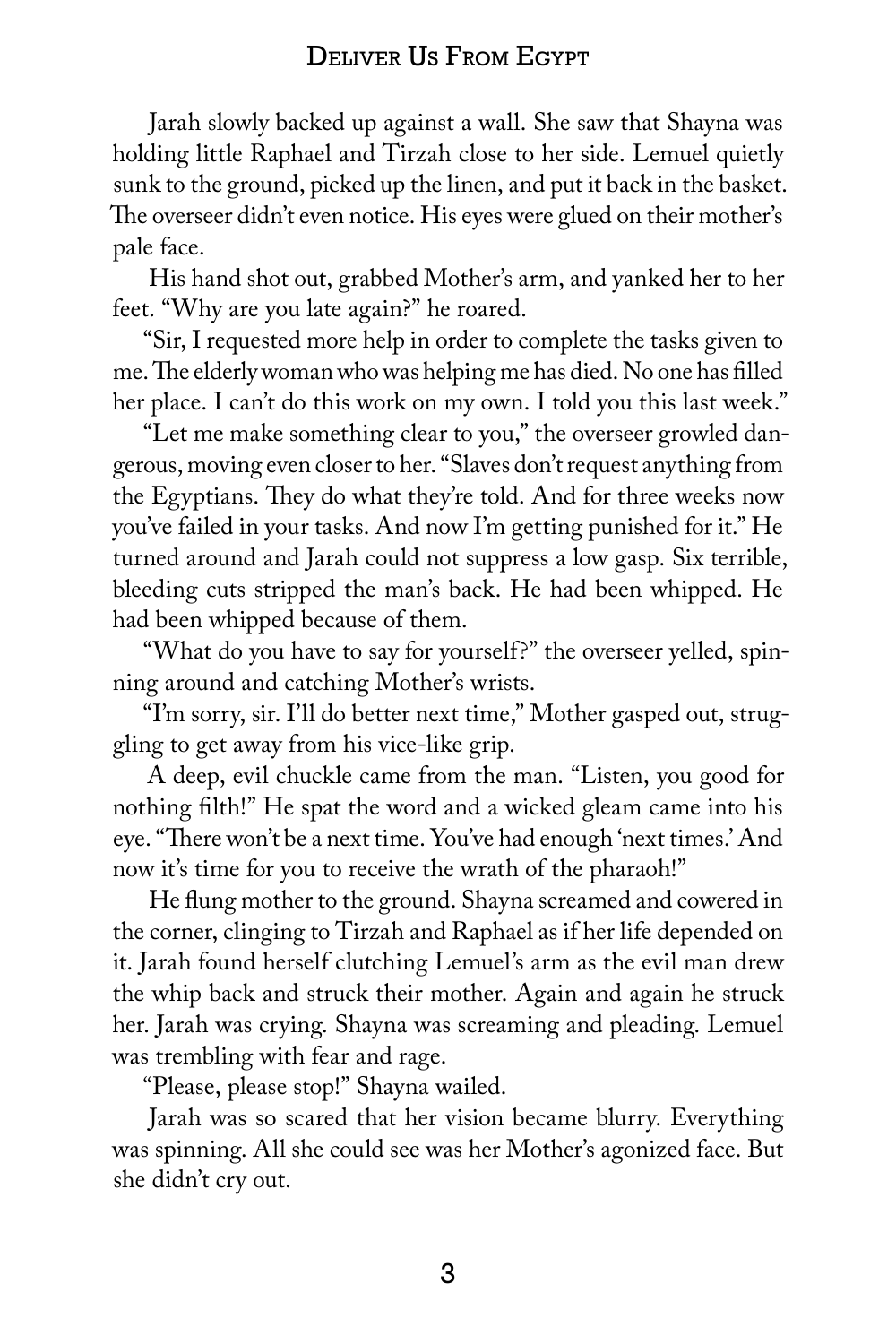#### Hope Auer

Why won't he stop? Jarah thought. Fear was washing over her like a wave. With every whine and crack of the whip her heart stopped beating. She was so terrified that she felt she might faint. Why won't he stop?

Mother was still lying on the ground. She slowly turned away, trying to avoid the whip. Jarah stifled a scream. Her mother's back was covered in blood. Jarah wanted to help, wanted to do something. But she was frozen to the spot, petrified.

Then the man did something terrible. He threw the whip away and hit Mother with his fists. A wild, inhuman cry came from their mother's shaking frame. Jarah suddenly realized,The overseer wants to kill my mother!

"No! Stop!" she screamed at the top of her lungs. Shayna was shrieking. He hit Mother again. There was another heart-wrenching cry.

Jarah heard Lemuel cry out in rage. He ran and jumped on the overseer's back, punching him with his fists. The overseer slung Lemuel off of his back and threw him into the wall where he lay, motionless. Jarah's jaw dropped as she realized that even Lemuel couldn't save their mother now.

"Jarah! Go find Father and Eitan! Go!"

Jarah heard Shayna's blood-curtailing scream and it forced her into action.Yes! I must find Father! Jarah bolted from the house, away from the blood, the pain, the screams, and the evil man. She ran faster than she had ever ran before. She reached the Nile River in just a few minutes, but her father wasn't there. Panicked, she ran to the mud pits. But he was nowhere to be found.

"Where's my father?" she wailed. But none of the Hebrew slaves seemed to hear her. They just plodded along hopelessly, bent upon their tasks. Through a blur of tears, Jarah hurried to the hay fields to the place where they made bricks, and back to the Nile. Everything was spinning as her feet pounded against the hard sand. Her lungs were heaving for air. Abruptly, Jarah found herself entering her home. But wait... She hadn't found Father! She had to find Father! Then she froze.

Mother lay on the floor. Her face was gray. Her leg was bent at a weird angle. And she wasn't moving.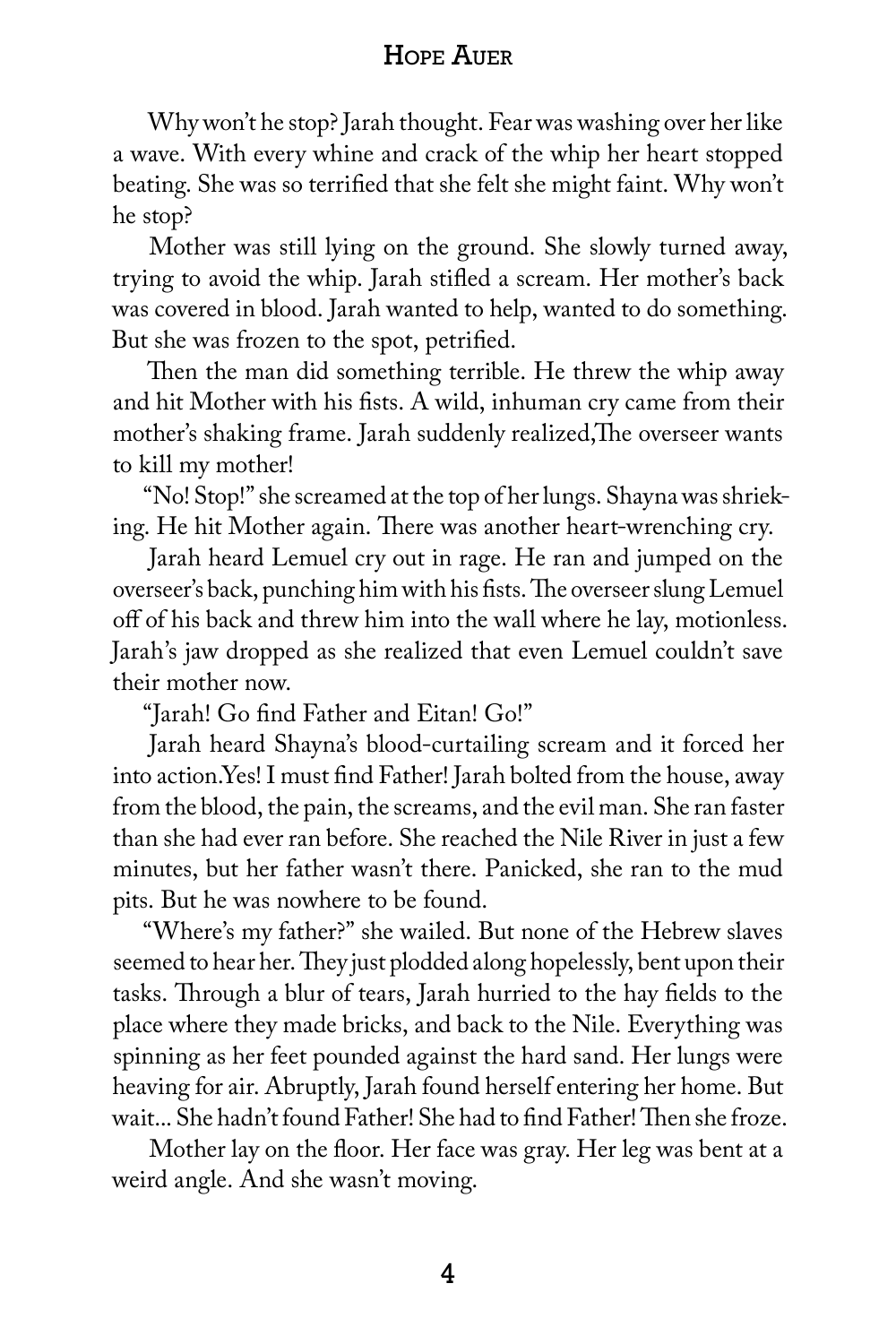#### Deliver Us From Egypt

Shayna was weeping over her body, "Please, no! No! I have to help her! I have to!"

The room was twirling around Jarah. She fell back against the wall. She felt her chest heaving and hot tears were racing down her cheeks. She heard herself sob out, "No! Please Yahweh, bring my mother back!"

Warm, strong arms were now being wrapped around Jarah's shaking frame. A wet cheek was pressed against the top of her heard and she heard Lemuel's shaky voice say, "It's all right, Jarah..."

Everything went black.

#### **א**

Farah heard muffled voices. It sounded like someone was crying.<br>She thought she also heard her father praying...<br>Jarah struggled to open her eyes but her eye-lids felt heavy. Had she<br>estually opened her eyes? Everything wa Tarah heard muffled voices. It sounded like someone was crying. She thought she also heard her father praying...

actually opened her eyes? Everything was so dark. Little dots of light started to swim into focus. The light stung Jarah's eyes and made her head throb. She saw the form of her oldest brother, Eitan, sitting on a stool with his head in his hands. Jarah blinked a couple of times and was able to see Lemuel standing as still as a statue in the far corner. Blood dribbled down his cheek from a cut on his head. Raphael and Tirzah sat on either side of him, each clinging to one of his legs and both sucking their thumbs. Their eyes were huge with fright. Jarah followed the direction of their gaze and drew in her breath sharply. Her Mother's body was curled up on a cot. A bloody cloth was draped over her. Her leg was tied against a long piece of wood and stuck out straight and rigid. She was very still. It didn't even look like she was breathing. Shayna was kneeling next to the bed, changing a saturated bandage. Her eyes were red and swollen and her cheeks were pale. Father stood besides her, gently stroking their mother's curls. He was praying. Then he laid a hand on Shayna's head and whispered, tremulously, "You've done a wonderful job, Shayna." Shayna choked back a sob and nodded her head slowly, tears spilling onto her cheeks.

What's wrong with Mother?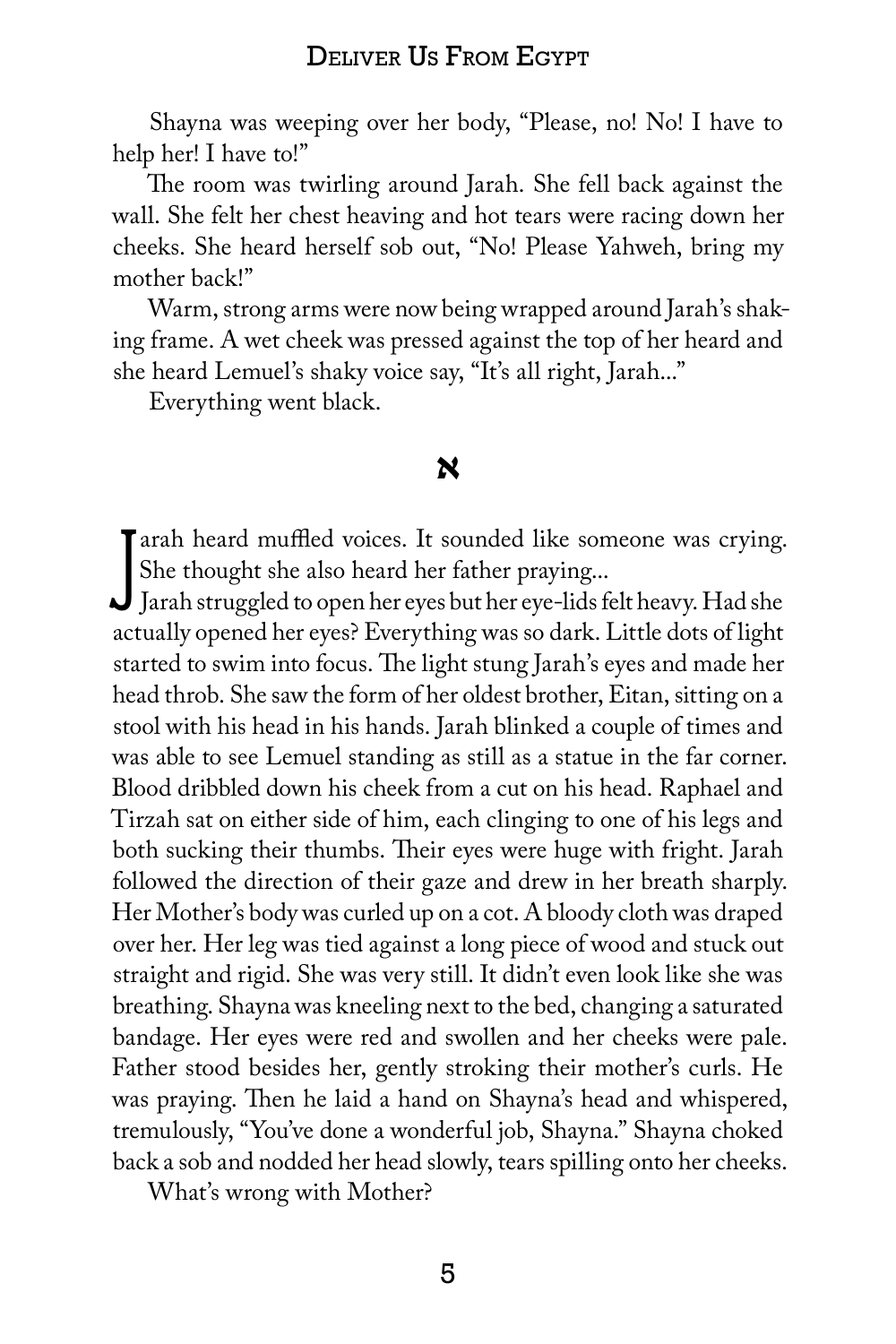#### Hope Auer

Jarah tried to sit up, but the movement made her feel dizzy. She fell back onto the cot with a low moan. Eitan's head jerked up and his deep eyes looked into hers.

"Jarah," he said, softly. He quickly stepped over to the bed and sat down next to her. "Are you well?"

Jarah nodded her head as Eitan helped her rise to a sitting position. "Is Mother all right? Will she get better?" she whispered, looking searchingly into Eitan's face.

Eitan's eyes were brimming with tears. He took a deep breath. "I... I don't know."

Jarah bit her lip. Mother is dying. She knew it. She was too stunned to say anything, too stunned to think. Eitan put his arms around her and drew her close. Jarah buried her head in his chest, hoping in vain to block out the horrible sight and memory of what had happened and what was happening now. Her tears soaked Eitan's tunic, and she realized sorrowfully that Eitan's body was shaking from silent sobs.

#### **ּב**

 $\blacksquare$  T e must take turns watching her. Whenever she wakes up, we must get her to eat and drink."

Jarah sat outside next to the fire pit. Her father was in the house telling Eitan, Shayna, and Lemuel what to do to help their mother live through the night. No one else was outside. The setting sun painted the sand dunes in front of her bright gold, pink, and brown. The Nile River glowed crimson. Jarah chanced a look at the dark city of Rameses to her right. The towering palace and temples and statues looked gray, evil, and menacing. Evil came from Rameses. Evil men and evil soldiers and the evil Pharaoh who made the Hebrews slaves. Jarah shuddered and drew her knees up to her chest. She couldn't cry any more. Her heart was numb with grief and fear. She didn't want to sleep. Already the horrific scene was replaying itself in her mind over and over and over again. And what if Mother died? Jarah and Mother had never gotten along. Mother was controlling and believed in the scary gods of the Egyptians, not like Father who was loving and kind and believed in Yahweh. But still, Jarah would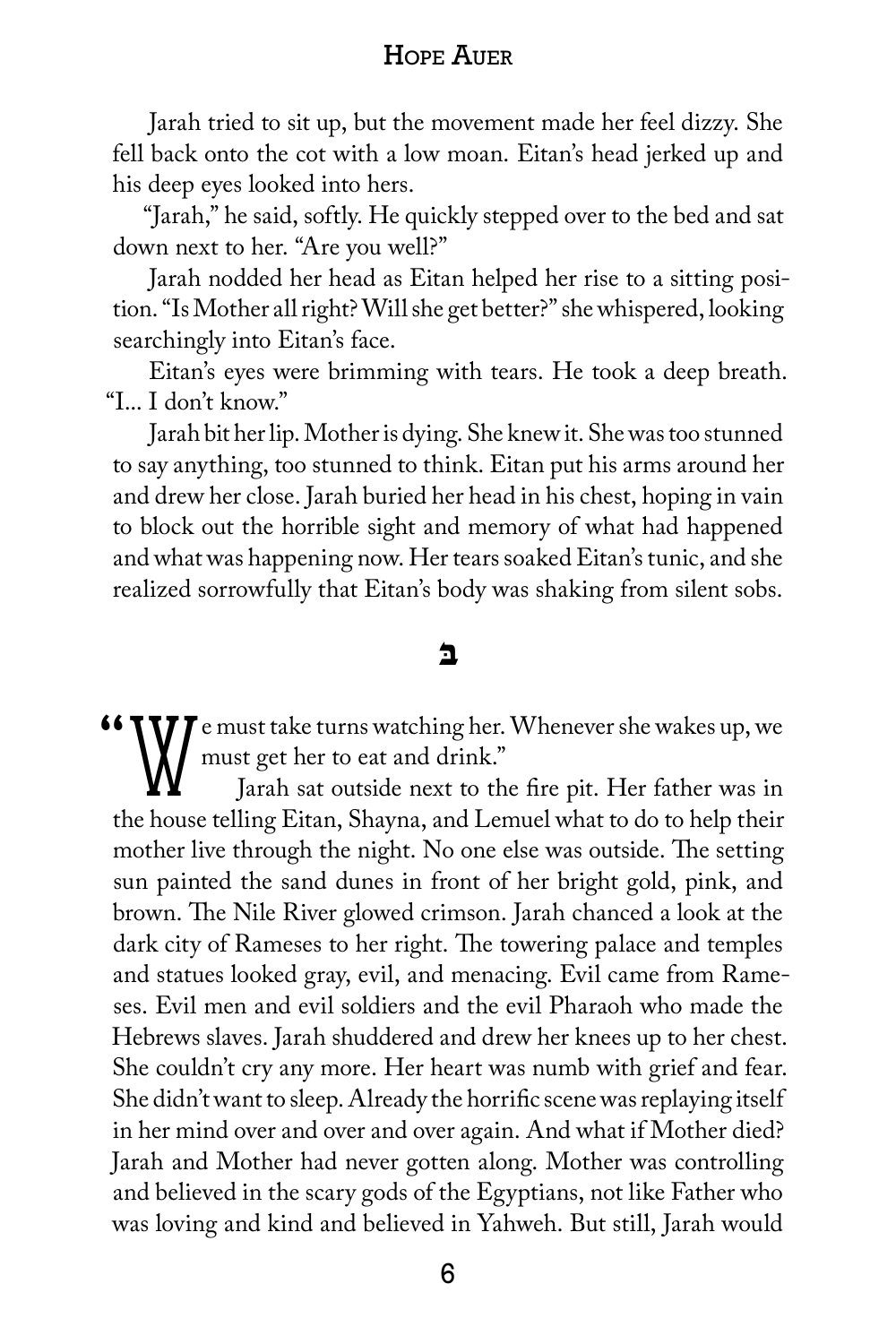never have wanted Mother to die. She didn't know what to think. She didn't know which god to trust. She had been a slave her whole life. Nothing good had ever happened to her.

"No," she muttered, "there can't be a god who cares about me..."

"There is a God who cares, Jarah," a voice said behind her. She jumped. It was Father.

"Yahweh loves you. I know you can't sense that now. But Yahweh is here, looking out for us. One day, maybe sometime soon, He will deliver us. Evil won't win. Whatever happens with your mother – and with us – it's all in Yahweh's plan. And Yahweh always works things for good. No matter how bad it seems, one day it will all become right."

Jarah stared at Father. She wanted to believe him. But right now... she didn't know if she could. She shook her head, trying to sort out her thoughts. She looked up and saw that her father was gone. Jarah sighed, her heart even heavier now than it had been before.

"Yahweh, I want to believe in You. You've given Father and Eitan peace and joy that I don't have. But... I don't understand. Father says you have a plan to free us some day. But if you love us, why are we slaves now? Did we do something wrong?"

The sun had set. The sky overhead was a velvety purple. Jarah saw one lone, bright star shining brightly. She took a long breath.

"Yahweh," she whispered, "if You're really out there... Please, make my mother better. And please... deliver us."

## THE END

## **Want To Read More?...**